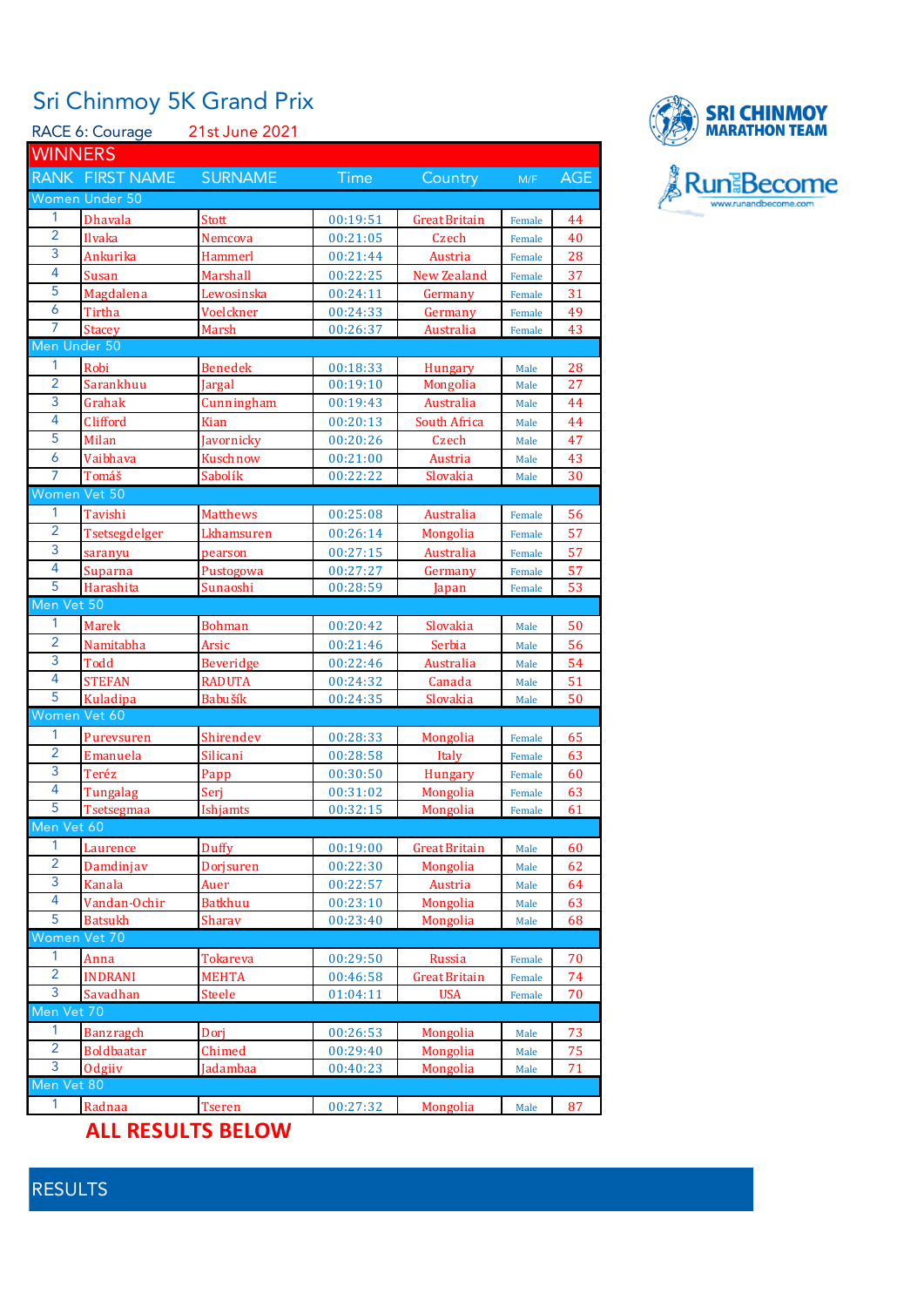RANK FIRST NAME SURNAME Time Country M/F AGE CATEGORY CAT. POS.

| 1  | Robi             | <b>Benedek</b>  | 00:18:33 | <b>Hungary</b>       | Male   | 28 | M U/50      | $\mathbf{1}$   |
|----|------------------|-----------------|----------|----------------------|--------|----|-------------|----------------|
| 2  | Laurence         | Duffy           | 00:19:00 | <b>Great Britain</b> | Male   | 60 | <b>MV60</b> | $\mathbf{1}$   |
| 3  | Sarankhuu        | Jargal          | 00:19:10 | Mongolia             | Male   | 27 | M U/50      | $\overline{2}$ |
| 4  | Grahak           | Cunningham      | 00:19:43 | Australia            | Male   | 44 | M U/50      | $\overline{3}$ |
| 5  | <b>Dhavala</b>   | <b>Stott</b>    | 00:19:51 | <b>Great Britain</b> | Female | 44 | WU/50       | $\mathbf{1}$   |
| 6  | Clifford         | Kian            | 00:20:13 | South Africa         | Male   | 44 | M U/50      | $\overline{4}$ |
| 7  | Milan            | Javornicky      | 00:20:26 | Czech                | Male   | 47 | M U/50      | 5              |
| 8  | <b>Marek</b>     | <b>Bohman</b>   | 00:20:42 | Slovakia             | Male   | 50 | <b>MV50</b> | $\mathbf{1}$   |
| 9  | Vaibhava         | Kuschnow        | 00:21:00 | Austria              | Male   | 43 | M U/50      | 6              |
| 10 | Ilvaka           | Nemcova         | 00:21:05 | Czech                | Female | 40 | WU/50       | $\overline{2}$ |
| 11 | Ankurika         | Hammerl         | 00:21:44 | Austria              | Female | 28 | WU/50       | 3              |
| 12 | Namitabha        | Arsic           | 00:21:46 | Serbia               | Male   | 56 | <b>MV50</b> | $\overline{2}$ |
| 13 | Tomáš            | Sabolík         | 00:22:22 | Slovakia             | Male   | 30 | M U/50      | $\overline{7}$ |
| 14 | Susan            | Marshall        | 00:22:25 | New Zealand          | Female | 37 | WU/50       | $\overline{4}$ |
| 15 | Damdinjav        | Dorisuren       | 00:22:30 | Mongolia             | Male   | 62 | <b>MV60</b> | $\overline{2}$ |
| 16 | <b>Todd</b>      | Beveridge       | 00:22:46 | Australia            | Male   | 54 | <b>MV50</b> | $\overline{3}$ |
| 17 | <b>Kanala</b>    | Auer            | 00:22:57 | Austria              | Male   | 64 | <b>MV60</b> | 3              |
| 18 | Vandan-Ochir     | <b>Batkhuu</b>  | 00:23:10 | Mongolia             | Male   | 63 | <b>MV60</b> | $\overline{4}$ |
| 19 | Vlada            | Lepic           | 00:23:21 | Czech                | Male   | 45 | M U/50      | 8              |
| 20 | <b>Batsukh</b>   | Sharav          | 00:23:40 | Mongolia             | Male   | 68 | <b>MV60</b> | 5              |
| 21 | Yatkara          | Aleksapolskyy   | 00:23:44 | Canada               | Male   | 45 | M U/50      | 9              |
| 22 | Prachar          | Stegemann       | 00:23:49 | Australia            | Male   | 60 | <b>MV60</b> | 6              |
| 23 | <b>Daulot</b>    | Fountain        | 00:24:10 | <b>USA</b>           | Male   | 64 | <b>MV60</b> | $\overline{7}$ |
| 24 | Magdalena        | Lewosinska      | 00:24:11 | Germany              | Female | 31 | WU/50       | 5              |
| 25 | <b>STEFAN</b>    | <b>RADUTA</b>   | 00:24:32 | Canada               | Male   | 51 | <b>MV50</b> | $\overline{4}$ |
| 26 | Tirtha           | Voelckner       | 00:24:33 | Germany              | Female | 49 | WU/50       | 6              |
| 27 | Kuladipa         | Babušík         | 00:24:35 | Slovakia             | Male   | 50 | <b>MV50</b> | 5              |
| 28 | Sulabha          | Wishiewski      | 00:24:39 | Canada               | Male   | 61 | <b>MV60</b> | 8              |
| 29 | Roza             | Khukh           | 00:25:08 | Mongolia             | Male   | 59 | <b>MV50</b> | 6              |
| 30 | Tavishi          | <b>Matthews</b> | 00:25:08 | Australia            | Female | 56 | <b>WV50</b> | $\mathbf{1}$   |
| 31 | dirghajivi       | <b>Bogar</b>    | 00:25:21 | Slovenia             | Male   | 59 | <b>MV50</b> | 7              |
| 32 | Tsetsegdelger    | Lkhamsuren      | 00:26:14 | Mongolia             | Female | 57 | <b>WV50</b> | $\overline{2}$ |
| 33 | Roger            | <b>Rogge</b>    | 00:26:35 | Germany              | Male   | 36 | M U/50      | $10\,$         |
| 34 | <b>Stacey</b>    | Marsh           | 00:26:37 | Australia            | Female | 43 | WU/50       | $\overline{7}$ |
| 35 | <b>Banzragch</b> | Dorj            | 00:26:53 | Mongolia             | Male   | 73 | <b>MV70</b> | $\mathbf{1}$   |
| 36 | Medur            | Wilson          | 00:26:54 | Canada               | Male   | 62 | <b>MV60</b> | 9              |
| 37 | Altantsag        | <b>Baatar</b>   | 00:26:55 | Mongolia             | Male   | 63 | <b>MV60</b> | 10             |
| 38 | Danica           | Cernakova       | 00:27:06 | Slovakia             | Female | 45 | WU/50       | $\bf{8}$       |
| 39 | saranyu          | pearson         | 00:27:15 | Australia            | Female | 57 | <b>WV50</b> | 3              |
| 40 | Varenya          | Gagova          | 00:27:23 | <b>Bulgaria</b>      | Female | 40 | WU/50       | 9              |
| 41 | Hana             | Lepicova        | 00:27:25 | Czech                | Female | 47 | WU/50       | $10\,$         |
| 42 | Suparna          | Pustogowa       | 00:27:27 | Germany              | Female | 57 | <b>WV50</b> | $\overline{4}$ |
| 43 | Radnaa           | <b>Tseren</b>   | 00:27:32 | Mongolia             | Male   | 87 | <b>MV80</b> | $\mathbf{1}$   |
| 44 | Dejan            | Despotovic      | 00:27:39 | Serbia               | Male   | 45 | M U/50      | 11             |
| 45 | Andrew           | Cotton          | 00:28:28 | <b>Great Britain</b> | Male   | 52 | <b>MV50</b> | 8              |
| 46 | Purevsuren       | Shirendev       | 00:28:33 | Mongolia             | Female | 65 | <b>WV60</b> | $\mathbf{1}$   |
| 47 | Samviraja        | Gori            | 00:28:37 | Italy                | Female | 48 | WU/50       | 11             |
| 48 | Viharin          | Rosa            | 00:28:55 | Czech                | Male   | 49 | M U/50      | 12             |
| 49 | Penny            | <b>Nam</b>      | 00:28:58 | South Africa         | Female | 44 | WU/50       | 12             |
| 50 | Emanuela         | Silicani        | 00:28:58 | Italy                | Female | 63 | <b>WV60</b> | $\overline{2}$ |
| 51 | Harashita        | Sunaoshi        | 00:28:59 | Japan                | Female | 53 | <b>WV50</b> | $\overline{5}$ |
|    |                  |                 |          |                      |        |    |             |                |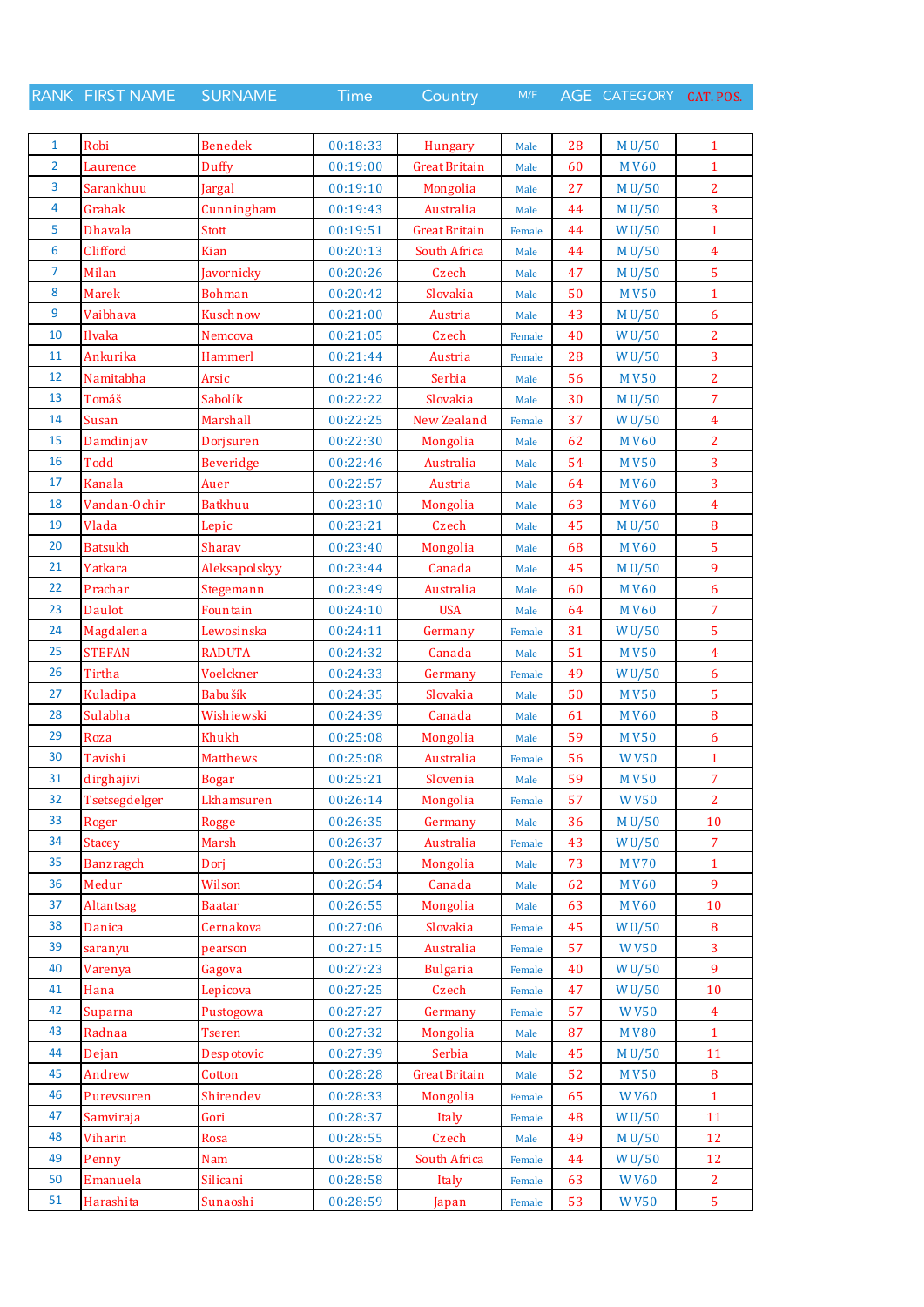| 52  | Marlen            | <b>Bernhard</b>           | 00:29:21 | Germany              | Female | 34 | WU/50        | 13              |
|-----|-------------------|---------------------------|----------|----------------------|--------|----|--------------|-----------------|
| 53  | István            | <b>Csendes</b>            | 00:29:39 | Hungary              | Male   | 61 | <b>MV60</b>  | 11              |
| 54  | <b>Boldbaatar</b> | Chimed                    | 00:29:40 | Mongolia             | Male   | 75 | <b>MV70</b>  | $\overline{2}$  |
| 55  | Anna              | <b>Tokareva</b>           | 00:29:50 | Russia               | Female | 70 | <b>WV70</b>  | $\mathbf{1}$    |
| 56  | Eva               | Paradise                  | 00:30:15 | Czech                | Female | 36 | WU/50        | 14              |
| 57  | <b>Eszter</b>     | Koncz                     | 00:30:25 | <b>Hungary</b>       | Female | 34 | WU/50        | 15              |
| 58  | Deemanta          | <b>Benedek</b>            | 00:30:31 | <b>Hungary</b>       | Female | 52 | <b>WV50</b>  | $6\phantom{1}6$ |
| 59  | Andrej            | Veble                     | 00:30:38 | Slovenia             | Male   | 65 | <b>MV60</b>  | 12              |
| 60  | David             | Smith                     | 00:30:50 | <b>Great Britain</b> | Male   | 52 | <b>MV50</b>  | 9               |
| 61  | Teréz             | Papp                      | 00:30:50 | <b>Hungary</b>       | Female | 60 | <b>WV60</b>  | $\overline{3}$  |
| 62  | Matthew           | <b>Davison</b>            | 00:31:00 | <b>Great Britain</b> | Male   | 50 | <b>MV50</b>  | 10              |
| 63  | Tungalag          | Serj                      | 00:31:02 | Mongolia             | Female | 63 | <b>WV60</b>  | $\overline{4}$  |
| 64  | Pavaka            | Ritchot                   | 00:31:14 | Canada               | Male   | 46 | M U/50       | 13              |
| 65  | Shree             | Chirkoot                  | 00:31:15 | South Africa         | Male   | 55 | <b>MV50</b>  | 11              |
| 66  | Tsetsegmaa        | Ishjamts                  | 00:32:15 | Mongolia             | Female | 61 | <b>WV60</b>  | $\overline{5}$  |
| 67  | Nha               | <b>Nguyen</b>             | 00:32:34 | Ireland              | Female | 32 | WU/50        | 16              |
| 68  | Sharon            | <b>Terry</b>              | 00:32:34 | <b>Great Britain</b> | Female | 55 | <b>WV50</b>  | $\overline{7}$  |
| 69  | <b>Nurari</b>     | <b>Merry</b>              | 00:32:43 | <b>Great Britain</b> | Female | 50 | <b>WV50</b>  | 8               |
| 70  | Oyungerel         | Seded                     | 00:32:56 | Mongolia             | Female | 52 | <b>WV50</b>  | $\overline{9}$  |
| 71  | Manfred           | Quester                   | 00:33:00 | Germany              | Male   | 66 | <b>MV60</b>  | 13              |
| 72  | <b>Bolormaa</b>   | Munkhdorj                 | 00:33:04 | Mongolia             | Female | 39 | W U/50       | 17              |
| 73  | <b>Brahmata</b>   | Michael                   | 00:33:07 | Canada               | Female | 33 | WU/50        | 18              |
| 74  | Pramiti           | Niwa                      | 00:33:20 | Japan                | Female | 59 | <b>WV50</b>  | 10              |
| 75  | Manini            | <b>Nguyen</b>             | 00:33:24 | <b>USA</b>           | Female | 44 | WU/50        | 19              |
| 76  |                   |                           |          |                      |        |    |              | 6               |
| 77  | Junko             | Fujitani<br>Khimchinskaia | 00:34:01 | Japan                | Female | 61 | <b>WV60</b>  |                 |
| 78  | Anna              |                           | 00:34:08 | Russia               | Female | 43 | <b>WU/50</b> | 20              |
|     | Gan-Erdene        | Ganbat                    | 00:34:39 | Mongolia             | Female | 35 | WU/50        | 21              |
| 79  | Sahatvam          | Selbach                   | 00:35:02 | Germany              | Male   | 66 | <b>MV60</b>  | 14              |
| 80  | Laurel            | Michael                   | 00:35:12 | Canada               | Female | 62 | <b>WV60</b>  | $\overline{7}$  |
| 81  | <b>Bikash</b>     | Frost                     | 00:35:40 | Germany              | Male   | 63 | <b>MV60</b>  | 15              |
| 82  | Tuvijata          | Puskas                    | 00:36:05 | Hungary              | Male   | 48 | M U/50       | 14              |
| 83  | Purupriya         | Dolinar                   | 00:36:18 | Slovenia             | Female | 38 | WU/50        | 22              |
| 84  | Kagni             | Leinonen                  | 00:36:20 | Finland              | Female | 50 | <b>WV50</b>  | 11              |
| 85  | Niyojita          | Purevsuren                | 00:36:39 | Mongolia             | Female | 50 | <b>WV50</b>  | 12              |
| 86  | Raktima           | <b>Takács</b>             | 00:37:20 | Hungary              | Female | 53 | <b>WV50</b>  | 13              |
| 87  | Niharika          | Nuuja                     | 00:37:29 | Finland              | Female | 67 | <b>WV60</b>  | 8               |
| 88  | mahakulina        | <b>Obewrsnel</b>          | 00:40:05 | Slovenia             | Male   | 50 | <b>MV50</b>  | 12              |
| 89  | Odgiiv            | Jadambaa                  | 00:40:23 | Mongolia             | Male   | 71 | <b>MV70</b>  | 3               |
| 90  | Pushparani        | Piner                     | 00:40:51 | Canada               | Female | 49 | <b>WU/50</b> | 23              |
| 91  | Elzi              | Vinczéné                  | 00:41:27 | Hungary              | Female | 67 | <b>WV60</b>  | 9               |
| 92  | Jane              | Schenker                  | 00:42:53 | Germany              | Female | 62 | <b>WV60</b>  | 10              |
| 93  | Sharani           | Robins                    | 00:43:27 | <b>USA</b>           | Female | 60 | <b>WV60</b>  | 11              |
| 94  | <b>Tsogoo</b>     | <b>Balbar</b>             | 00:43:41 | Mongolia             | Male   | 59 | <b>MV50</b>  | 13              |
| 95  | Kuladhara         | Cimmer                    | 00:44:47 | Hungary              | Male   | 50 | <b>MV50</b>  | 14              |
| 96  | Ian               | Isherwood                 | 00:45:43 | <b>Great Britain</b> | Male   | 68 | <b>MV60</b>  | 16              |
| 97  | <b>PIYASI</b>     | <b>MORRIS</b>             | 00:46:42 | <b>Great Britain</b> | Female | 65 | <b>WV60</b>  | 12              |
| 98  | adhiratha         | keefe                     | 00:46:43 | <b>USA</b>           | Male   | 74 | <b>MV70</b>  | $\overline{4}$  |
| 99  | Pradipana         | Loser-Frost               | 00:46:45 | Germany              | Female | 62 | <b>WV60</b>  | 13              |
| 100 | <b>INDRANI</b>    | <b>MEHTA</b>              | 00:46:58 | <b>Great Britain</b> | Female | 74 | <b>WV70</b>  | $\overline{2}$  |
| 101 | Projjwal          | Pohland                   | 00:47:47 | Germany              | Male   | 65 | <b>MV60</b>  | 17              |
| 102 | Vasanti           | Niemz                     | 00:48:58 | Germany              | Female | 64 | <b>WV60</b>  | 14              |
| 103 | Todgerel          | Tsogzonmunsul             | 00:49:51 | Mongolia             | Female | 55 | <b>WV50</b>  | 14              |
| 104 | Pranayani         | Schuringa                 | 00:50:38 | Netherlands          | Female | 47 | WU/50        | 24              |
|     |                   |                           |          |                      |        |    |              |                 |